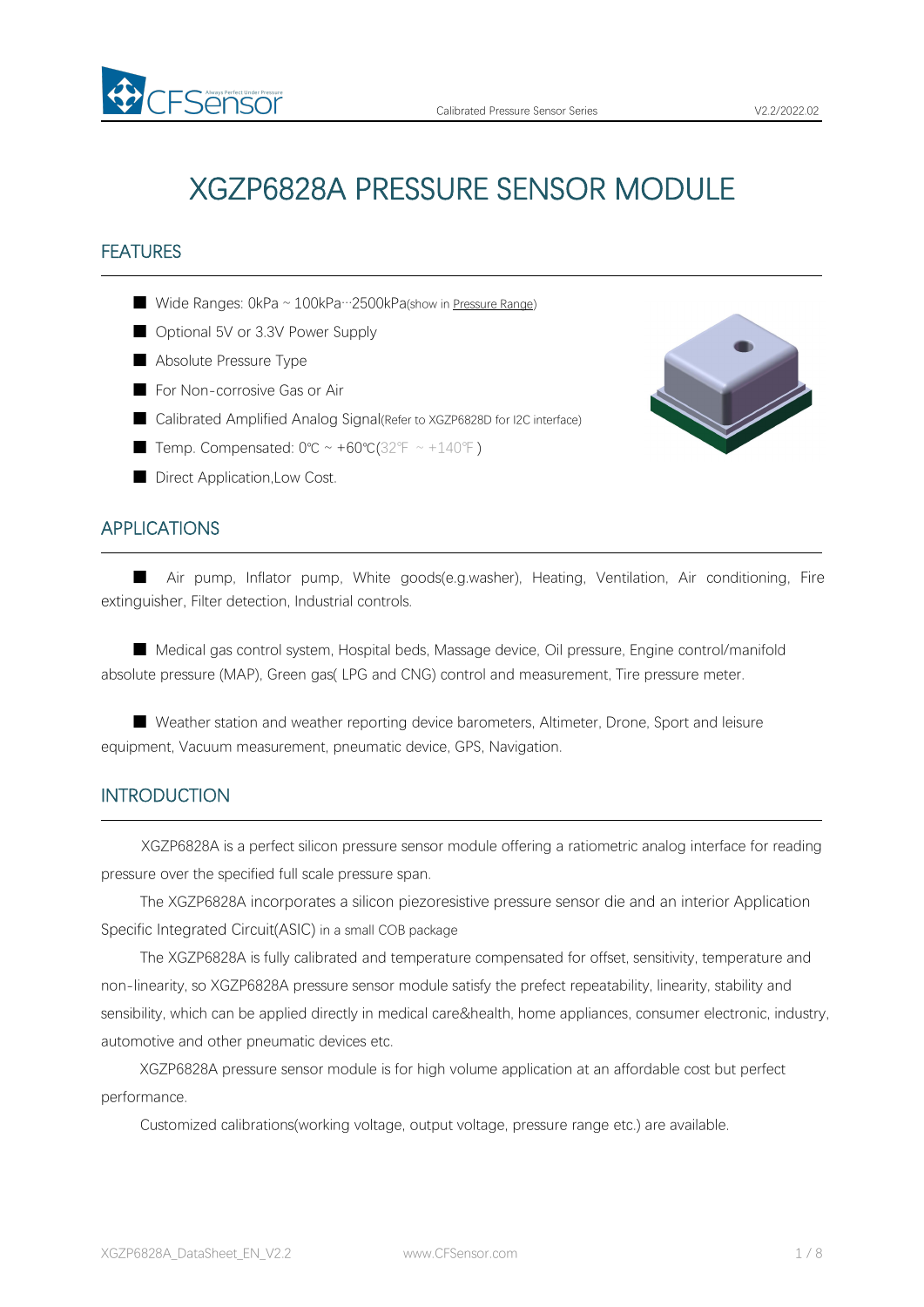

# PERFORMANCE PARAMETER

Unless otherwise specified, measurements were taken with a a temperature of 25±1℃ and humidity ranging from 25 % ~ 85%RH)

| Item                                  | Data                        | Unit                    |
|---------------------------------------|-----------------------------|-------------------------|
| Available Pressure Range <sup>1</sup> | $0 - 100 - 2500$            | kPa                     |
| Power Supply <sup>2</sup>             | 5/3.3/3.0                   | Vdc                     |
| Max. Excitation Current               | 3                           | mA                      |
| Output Range <sup>3</sup>             | $0.5 \sim 4.5/0.2 \sim 2.7$ | Vdc                     |
| Accuracy <sup>4</sup>                 | ±2.0                        | %Span                   |
| Long Term Stability <sup>5</sup>      | ±0.5                        | %Span                   |
| Over Pressure <sup>6</sup>            | 2X                          | Rated                   |
| Burst Pressure <sup>7</sup>           | 3X                          | Rated                   |
| Compensation Temp. <sup>8</sup>       | $0 \sim 60/32 \sim 140$     | $\mathrm{C}/\mathrm{F}$ |
| Operating Temp. <sup>9</sup>          | $-20 \sim 100/-4 \sim 212$  | $\mathrm{C}/\mathrm{F}$ |
| Storage Temp.                         | $-20 \sim 125/-4 \sim 257$  | $\mathrm{C}/\mathrm{F}$ |
| Response Time <sup>10</sup>           | 2.5                         | mS                      |

1 Pressure Range(Operating pressure): The available pressure range including variousspan, not a specific pressure range .

#### 2 Power Supply:

2.1. Acceptable voltage deviation is within 5% of the specified voltage(e.g. 4.75~5.25V @5V working voltage)

2.2. Optional working voltage can be 2V to 5.5V with ratiometric voltage output (note in purchase order).

#### 3 Output Range:

3.1. Output Range is defined as the output voltage from minimum rated pressure to maximum rated pressure, including Offset( Zero output) : it is defined as the output voltage at the minimum rated pressure;

Full Scale Output (FSO): it is defined as the output voltage at the maximum or full rated pressure;

Full Scale Span (FSS): it is the algebraic difference between the output voltage at FSO and Offset.

3.2. Output range can be ratiometric(10%~90%Vdd) with the specified working voltage(make note in purchase order).

3.3. Output value is nominal values without the count of Accuracy deviation.

4 Accuracy: The max. deviation in output from ideal transfer function at any pressure or temperature over the specified ranges, units are in percent of full scale span (%FSS), which mainly consists of: Offset and Span Shift; Linearity(Non-linearity); Repeatability; Pressure Hsteresis ; TcOffset and TcSpan.

4.1. The accuracy in table is the typical output accuracy during specified pressure range. Contact factory for higher accuracy requirement(e.g  $\pm 1.0$ %Span) if need.

4.2 Non-linearity(Linearity): the deviation of measured output from "Best Straight Line" through three points (Offset pressure, FS pressure and ½ FS pressure)at constant temperature.

4.3 Repeatability: the deviation of measured output when the same pressure is applied continuously, with pressure approaching from the same direction within the specified operating pressure range,under the same operating conditions.

4.4 Pressure Hysteresis: the deviation of measured output at any pressure within the specified range, when this pressure is applied continuously, with pressure approaching from opposite directions within the specified operating pressure range, under the same operating conditions.

4.5 TcOffset (TCO:Temp. Coefficient of Offset): the deviation of measured output with minimum rated pressure applied, over the temperature range of 0° to 60°C, relative to 25°C.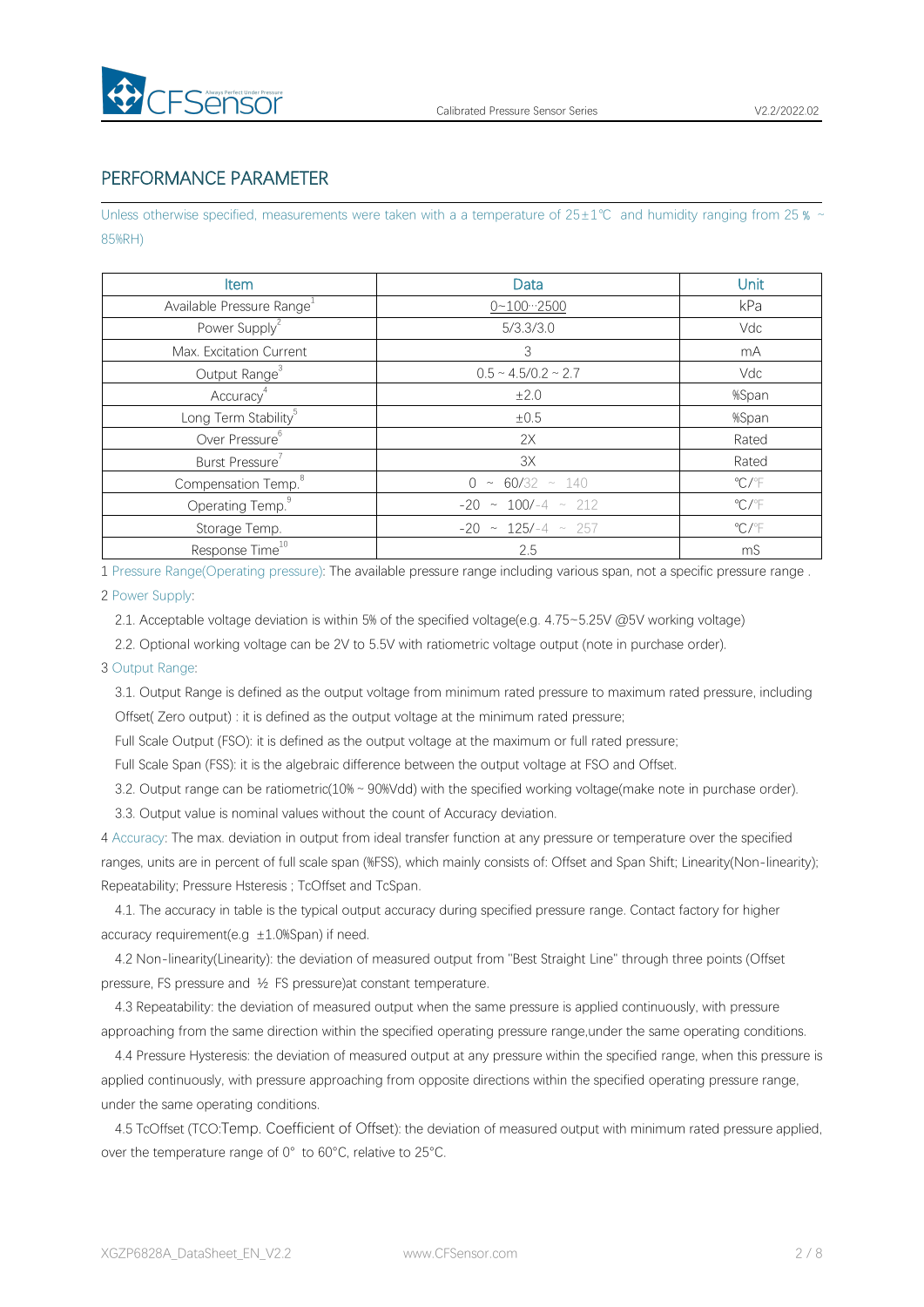

4.6 TcSpan (TCS:Temp. Coefficient of Span): the deviation of measured output over the temperature range of 0° to 60° C, relative to 25°C.

5. Long Term Stability: the sensor's output deviation when subjected to 1000 hours pressure test.

6. Over Pressure (Proof pressure): the maximum pressure which may be applied without causing durable shifts of the electrical parameters of the sensing element and remain the specification once pressure is returned to the operating pressure range.

7. Burst Pressure: the maximum pressure which may be applied without causing damage to the sensing die or leaks; The sensor should not be expected to recover function after exposure to any pressure beyond the burst pressure.

8. Compensated Temperature: the temperature range over which the sensor have an output proportional to pressure within the specified performance limits.

9. Operating Temperature (or Ambient Temperature): the temperature range over which the sensor have an output proportional to pressure but may not remain within the specified performance limits.

10. Response Time: it is defined as the time for the incremental change in the output from 10% to 90% of of its final value when subjected to a specified step change in pressure.

## ELECTRICAL CHARACTERISTICS(Interior ASIC)

| Parameter                         | Min. | Tур. | Max. | Unit | <b>Notes</b> |
|-----------------------------------|------|------|------|------|--------------|
| Power Supply                      |      |      | 5.5  | V    |              |
| <b>Working Current</b>            |      | 100  |      | nA   |              |
| <b>Filter Capacitor</b>           |      | 100  |      | nF   |              |
| <b>PSRR</b>                       |      | 60   |      | dB   |              |
| Output Current Load               |      |      | 5    | mA   |              |
| Input Common Mode Rejection Ratio | 80   | 110  |      | dB   |              |
| Short-circuit Current Limit       | 15   | 20   | 25   | mA   |              |
| Upper limit Clamping Voltage      | 3/4  |      |      | VDD  |              |
| Lower limit Clamping Voltage      |      |      | 1/4  | VDD  |              |

# BLOCK DIAGRAM

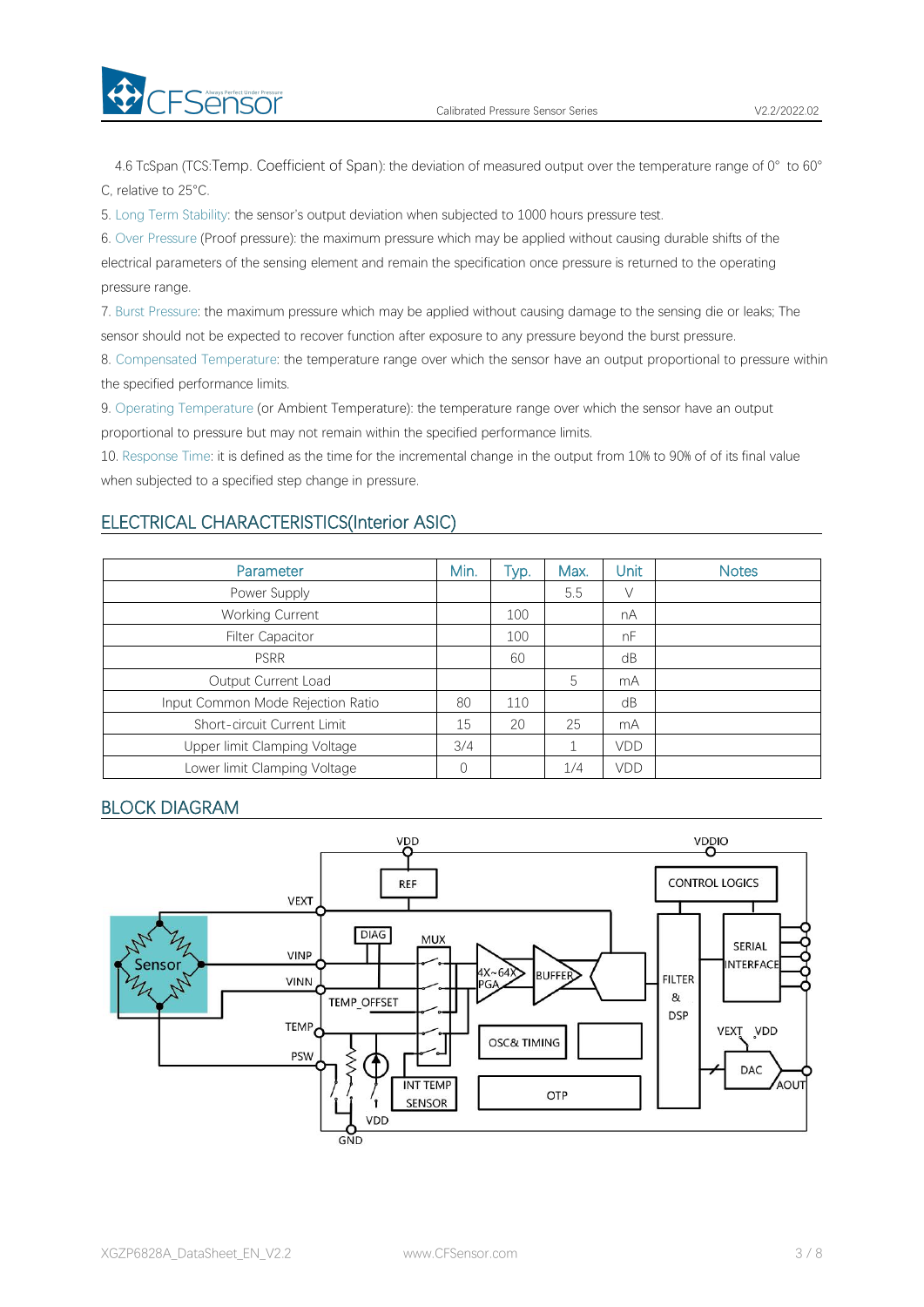

# DIMENSION (Unit:mm)







# ELECTRIC CONNECTION CIRCUIT DIAGRAM

|     |                       |     | ◡   | $\sqrt{2}$<br>$\sim$ $\sim$<br>◡<br>◡ | VDD |
|-----|-----------------------|-----|-----|---------------------------------------|-----|
| GND | $\overline{a}$<br>◡◡⊤ | GND | VDD | $\sqrt{2}$<br>N/C                     |     |

|             |                                                | --------           |              |
|-------------|------------------------------------------------|--------------------|--------------|
| <b>NAME</b> | <b>FUNCTION</b>                                | Amplified          |              |
| N/C         | Do not connect to external circuitry or ground | Pressure<br>Sensor | GND          |
| VDD         | Voltage supply                                 |                    |              |
| out         | Output voltage                                 |                    | $\bigcap$ IT |
| GND         | Ground                                         | Note: Diagram      |              |





Note: Diagram state schematic connection only; Check Pin allocation in Dimension drawing.

# CROSS SECTION FOOTPRINT(REFERENCE)



#### Notes:

1.Implement ESD protection during whole soldering and assembly process.

2.Overload voltage(max.6.5Vdc) or current(max.5mA) may burn the ASIC and cause the sensor fail throughly.

3.More detalis about soldering and storage etc., refer to Overall notes.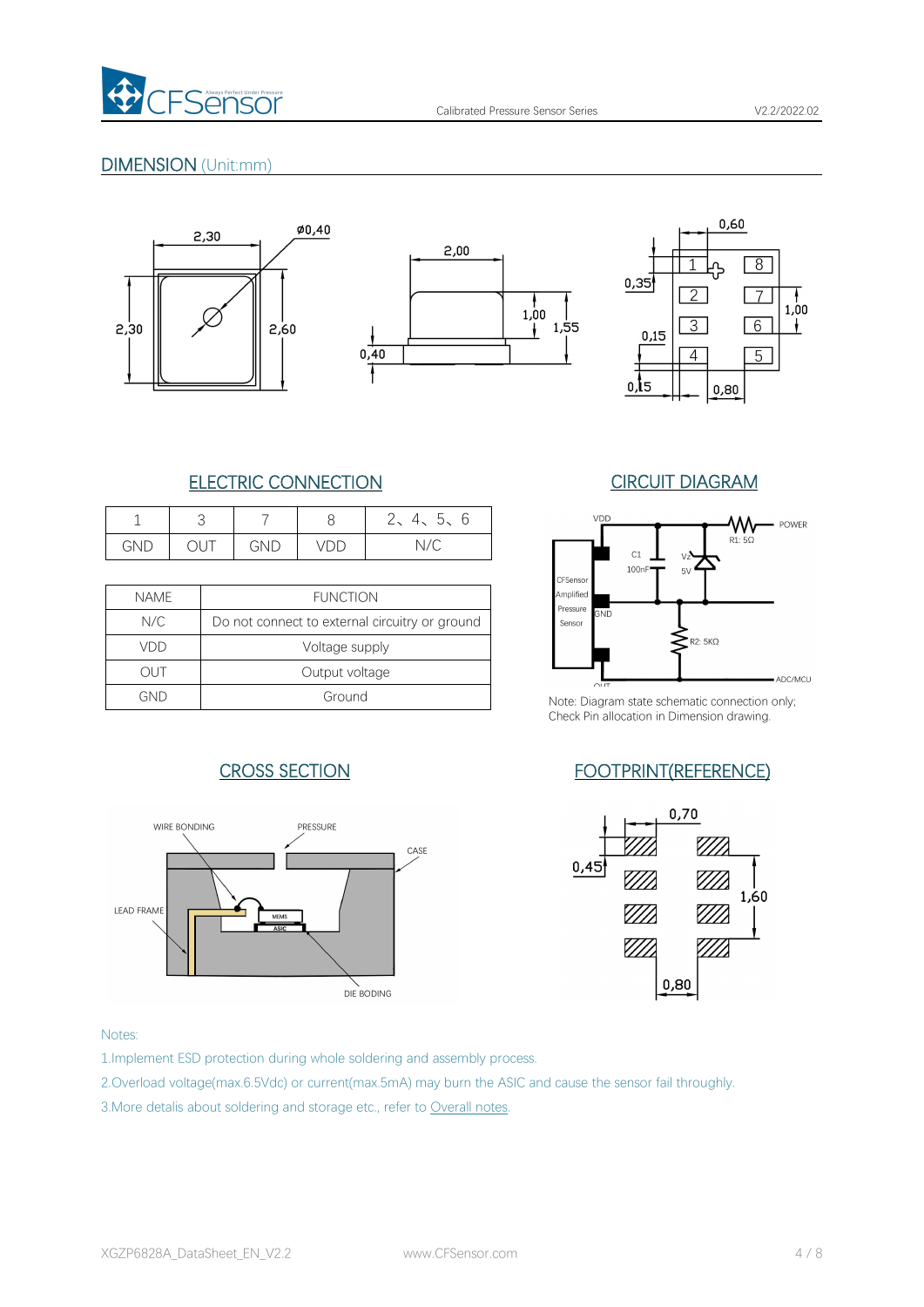

# ORDER GUIDE



Note: 1. Voltage 5Vdc as default value, add 33(or 30) behind model signify 3.3V(or 3.0V) power supply, e.g. : XGZP6828A00200KPA33. 2. Custom requirement, please comment herewith Part number(e.g custom pressure range etc,.) or consult CFSensor

# <span id="page-4-0"></span>ROUTINE PRESSURE RANGE

Notes: 1. Unit conversion: 1000hPa=1000mbar≈750mmHg≈100kPa≈14.5PSI≈10mH<sub>2</sub>O≈1bar=0.1MPa;

2. Available for more custom pressure range e.g.  $15 \sim 115$ kPa,75  $\sim 325$ kPa etc,.

| Pressure Range(kPa)                                                                 | <b>Pressure Range</b> (by other units) | <b>Part Number</b> |
|-------------------------------------------------------------------------------------|----------------------------------------|--------------------|
| $0 \sim 100$ kPa                                                                    | $0 \sim 1$ bar /0 ~ 14.5PSIA           | XGZP6828A00100KPA  |
| $30 \sim 110kPa$                                                                    | $4 \sim 29$ PSIA                       | XGZP6828A30110KPA  |
| $\bigcap$<br>$\sim$ 350kPa                                                          | $0 \sim 3.5$ bar / $0 \sim 50$ PSIA    | XGZP6828A00350KPA  |
| $\sim 700$ kPa<br>$\cap$                                                            | $0 \sim$ 7bar /0 to 100 psi            | XGZP6828A00700KPA  |
| $0 \sim 1000$ kPa                                                                   | $0 \sim 10$ bar /0 to 1MPa             | XGZP6828A00010BA   |
| $0 \sim 1500$ kPa                                                                   | $0 \sim 15$ bar /0 to 1.5MPa           | XGZP6828A00015BA   |
| $0 \sim 2500$ kPa                                                                   | $0 \sim 25$ bar /0 to 2.5MPa           | XGZP6828A00025BA   |
| Other higher pressure range or custom pressure span, eg 20~250kPa, consult CFSensor |                                        |                    |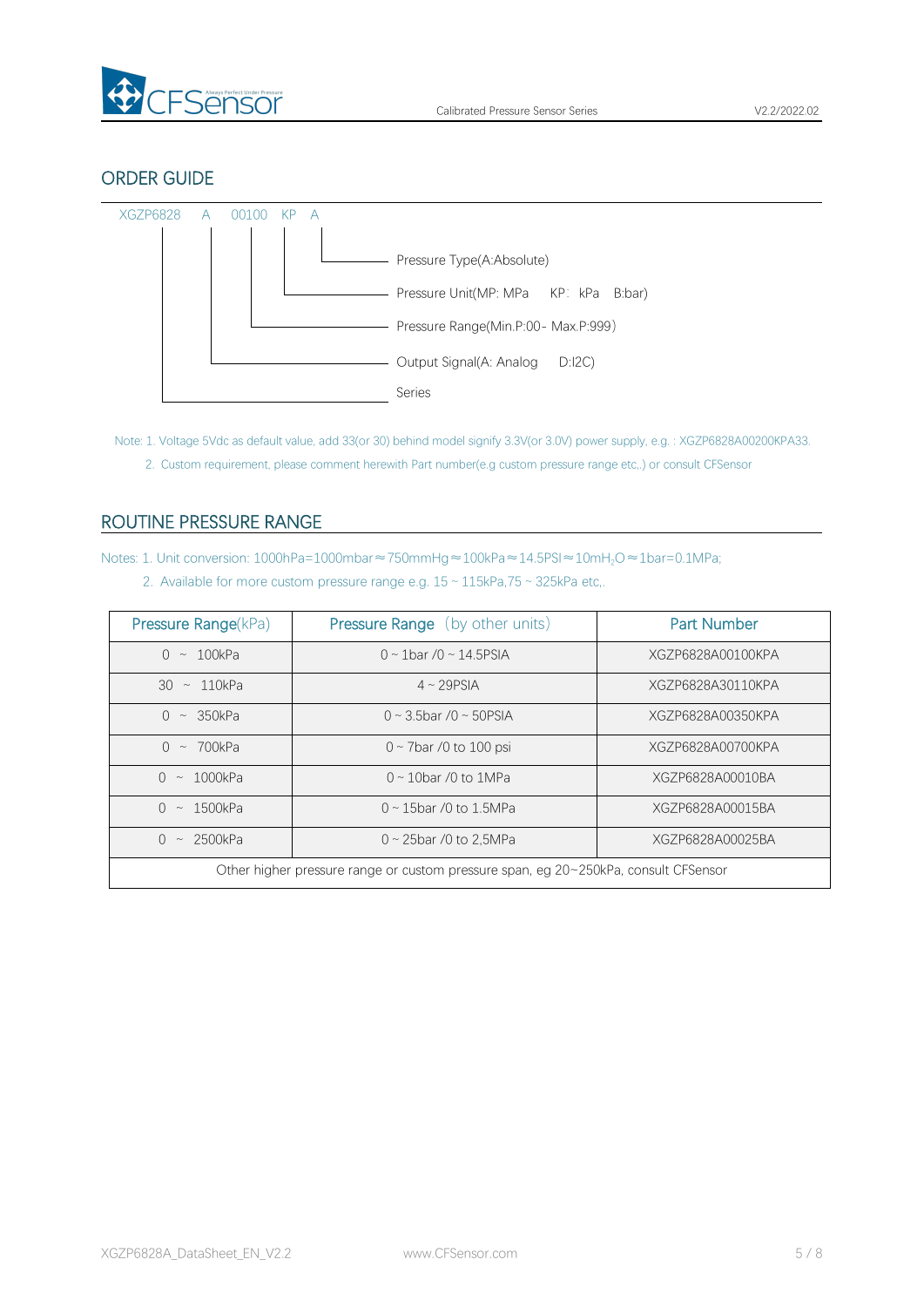

#### OVERALL NOTES

Unless otherwise specified, following notes are general attention or presentation for all products from CFSensor.

#### **Mounting**

The following steps is for transmitting the air pressure to sensor after sensor soldering on PCB.

▼ For some sensors that come with inlet tube, select the flexiable pipe to suit the pressure inlet that is firm enough to prevent the pressure leaks.

- ▼ Atmosphere hole (for Gauge type sensors) and Inlet pipe/hole can't be blocked with gel or glue etc,..
- ▼ Avoiding excessive external force operation

#### **Soldering**

Due to its small size, the thermal capacity of the pressure sensor is low. Therefore, take steps to minimize the effects of external heat. Damage and changes to characteristics may occur due to heat deformation. Use a non-corrosive resin type of flux. Since the pressure sensor is exposed to the atmosphere, do not allow flux to enter inside.

▼ Manual soldering

☉Raise the temperature of the soldering tip between 260 and 300°C/500 and 572°F (30 W) and solder within 5 seconds. ☉The sensor output may vary if the load is applied on the terminal during soldering.

☉Keep the soldering tip clean.

▼DIP soldering (DIP Terminal)

☉Keep the temperature of the DIP solder tank below 260°C/500 and solder within 5 seconds.

☉To avoid heat deformation, do not perform DIP soldering when mounting on the PCB which has a small thermal capacity.

▼Reflow soldering (SMD Terminal)

☉The recommended reflow temperature profile conditions are given below.



☉Self alignment may not always work as expected, therefore, please carefully note the position of the terminals and pattern. ☉The temperature of the profile is assumed to be a value measured with the printed circuit board of the terminal neighborhood.

☉Please evaluate solderbility under the actual mounting conditions since welding and deformation of the pressure inlet port may occur due to heat stress depending on equipments or conditions.

▼ Rework soldering

☉Complete rework at a time.

☉Use a flattened soldering tip when performing rework on the solder bridge. Do not add the flux.

☉Keep the soldering tip below the temperature described in the specifications.

▼ Avoid drop and rough handling as excessive force may deform the terminal and damage soldering characteristics.

- 
- ▼ Keep the circuit board warpage within 0.05 mm of the full width of the sensor.<br>▼ After soldering, do not apply stress on the soldered part when cutting or bending the circuit board.
- ▼ Prevent human hands or metal pieces from contacting with the sensor terminal. Such contact may cause anomalous outlets as the terminal is exposed to the atmosphere.

▼ After soldering, prevent chemical agents from adhering to the sensor when applying coating to avoid insulation deterioration of the circuit board.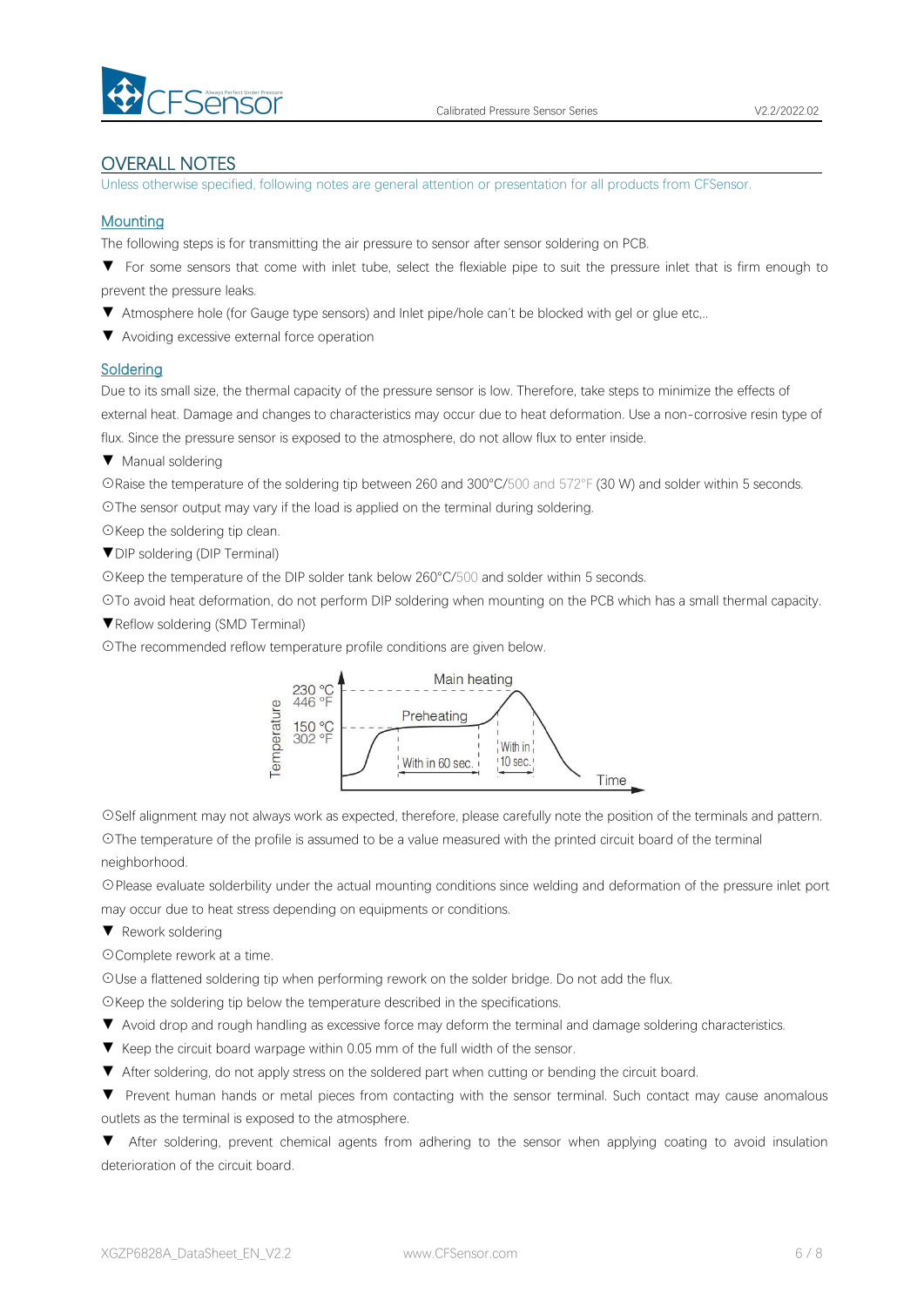

#### **Connecting**

Correctly wire as in the connection diagram. Reverse connection may damage the product and degrade the performance.

▼ Do not use idle terminals(N/C) to prevent damages to the sensor.

#### Cleaning

▼ Since the pressure sensor is exposed to the atmosphere, do not allow cleaning fluid to enter inside from atmosphere hole (for Gauge type sensors) and inlet pipe.

▼ Avoid ultrasonic cleaning since this may cause breaks or disconnections in the wiring.

#### Environment

▼Please avoid using or storing the pressure sensor in a place exposed to corrosive gases (such as the gases given off by organic solvents, sulfurous acid gas, hydrogen sulfides, etc.) which will adversely affect the performance of the pressure sensor chip.

▼Since this pressure sensor itself does not have a water-proof construction(even available media can be liquid), please do not use the sensor in alocation where it may be sprayed with water, etc.

▼Avoid using the pressure sensors in an environment where condensation may form. Furthermore, its output may fluctuate if any moisture adhering to it freezes.

▼The pressure sensor is constructed in such a way that its output will fluctuate when it is exposed to light. Especially when pressure is to be applied by means of a transparent tube, take steps to prevent the pressure sensor chip from being exposed to light.

▼Avoid using pressure sensor where it will be susceptible to ultrasonic or other high-frequency vibration.

▼ Please keep the sensors sealed using static shielding bags on storage. The PINs of sensor(if have) may be black by oxidation under atmosphere environment if the materials include the oxidizable material, althought it wouldn't affect the sensor performance.

#### More Precautions

▼That using the wrong pressure range or mounting method mayresult in accidents.

▼The only direct pressure medium you can use is non-corrosive gas or air as illuminated above(Note: some sensors are compatible with liquid media). The use of other media, in particular, corrosive gases and liquid (organic solvent based, sulfurous acid based, and hydrogen sulfide based, etc.) or contains foreign substances will cause malfunction and damage.<br>Please do not use them and check with CFSensor.

▼The pressure sensor is positioned inside the pressure inlet. Never poke wires orother foreign matter through the pressure inlet since they may damage the sensor or block the inlet. Avoid use when the atmospheric pressure inlet(only for Gauge type pressure sensor) is blocked.

▼ Use an operating pressure which is within the rated pressure range. Using a pressure beyond this range may cause damage.

▼Since static charge can damage the pressure sensor, bear in mind the following handling precautions.

☉When storing the pressure sensor, use a conductive material to short the pins or wrap the entire sensor in aluminum foil. Common plastic containers should not be used to store or transport the sensor since they readily become charged.

⊙ When using the pressure sensor, all the charged articles on the bench surface and the work personnel should be grounded so that any ambient static will be safely discharged.

▼Based on the pressure involved, give due consideration to the securing of the pressure sensor.